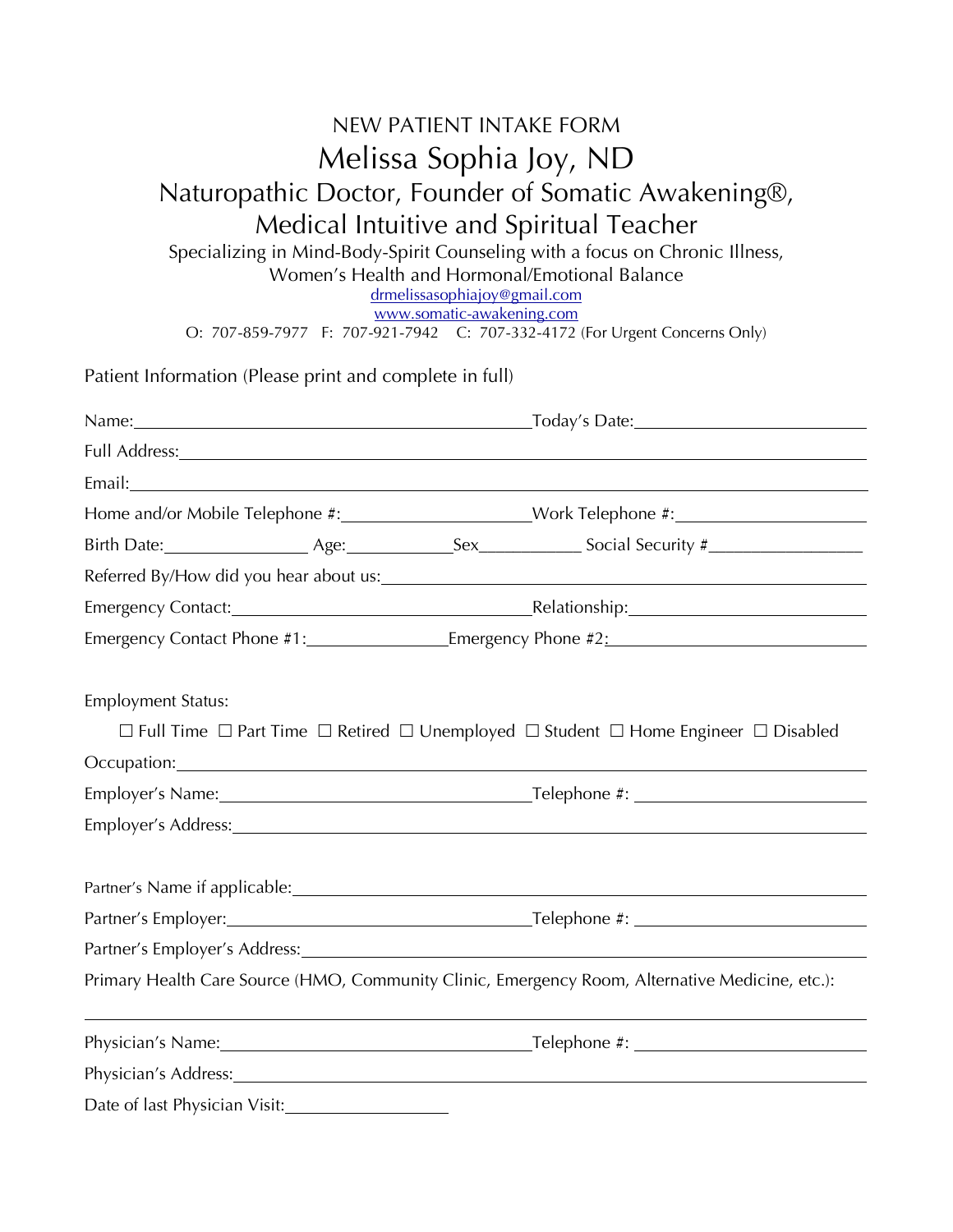Are you presently being treated for a medical condition? If yes, please describe?

Have you ever seen a naturopathic doctor before? If yes, when and for what reason? \_\_\_\_\_\_\_\_\_\_\_\_\_\_\_\_\_

Do you have other health or emotional, energetic, life concerns that you want addressed or feel that may be related to what's happening with you? If so, please describe.

Please describe any trauma history that you feel may be connected to what's happening with you.

Do you experience psychological/emotional issues, such as overwhelm/high anxiety, trauma flashbacks,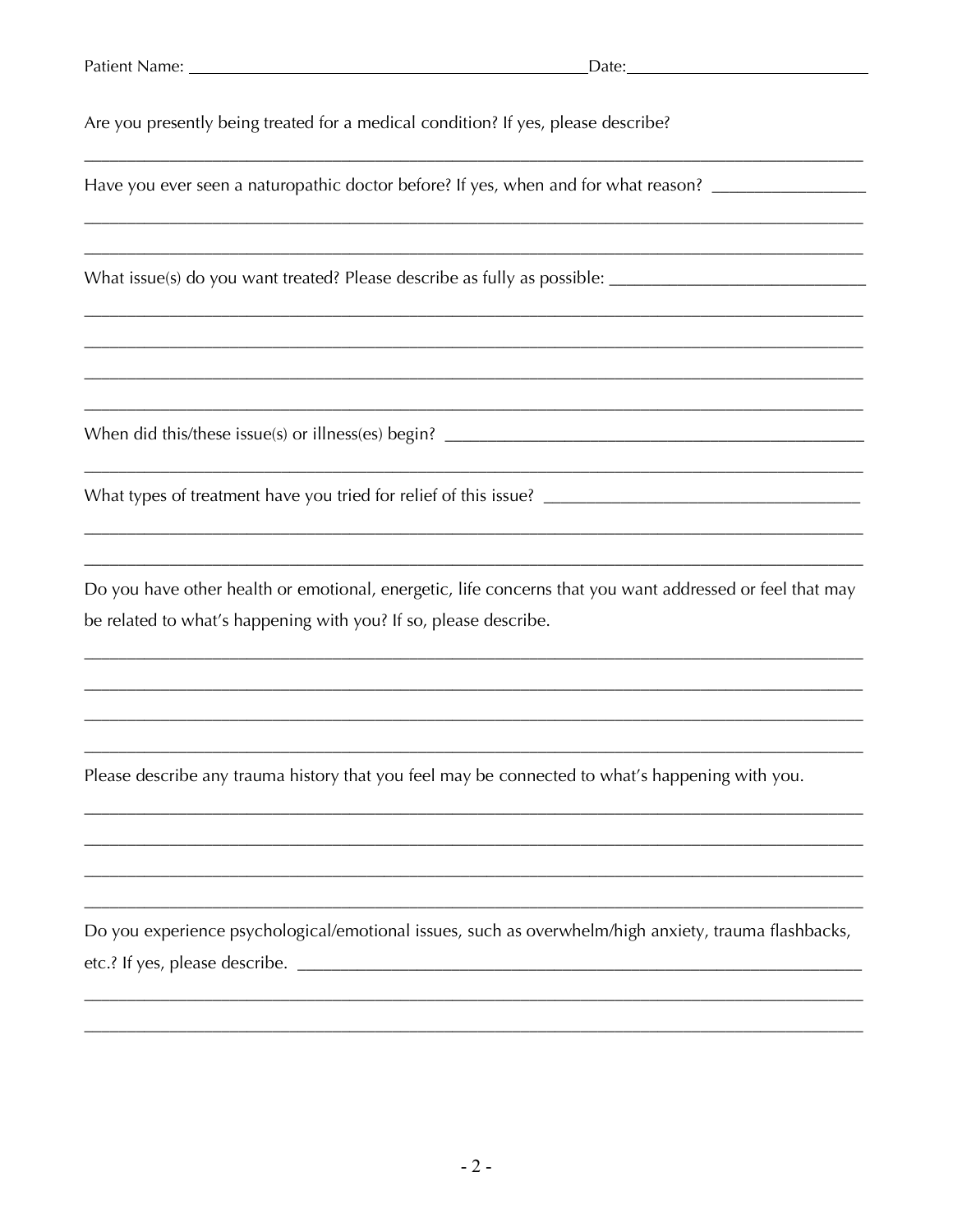| Patient Name: | Jate: |
|---------------|-------|
|               |       |

Have you received a diagnoses for the physical or psychological issues you want treated? If yes, what have you been diagnosed with? \_\_\_\_\_\_\_\_\_\_\_\_\_\_\_\_\_\_\_\_\_\_\_\_\_\_\_\_\_\_\_\_\_\_\_\_\_\_\_\_\_\_\_\_\_\_\_\_\_\_\_\_\_\_\_\_\_\_\_\_\_\_\_

If you would like to include a focus on your physical health and Naturopathic Medicine in your sessions, please fill out the remaining intake form. If you solely desire to address a non-health related issue, but one that is solely spiritual, emotional, or focus on life direction then you do not need to fill out the remaining form.

\_\_\_\_\_\_\_\_\_\_\_\_\_\_\_\_\_\_\_\_\_\_\_\_\_\_\_\_\_\_\_\_\_\_\_\_\_\_\_\_\_\_\_\_\_\_\_\_\_\_\_\_\_\_\_\_\_\_\_\_\_\_\_\_\_\_\_\_\_\_\_\_\_\_\_\_\_\_\_\_\_\_\_\_\_\_\_\_\_\_\_

Please describe the foods you eat regularly:

| Dinner: <u>University of the Community of the Community of the Community of the Community of the Community of the Community of the Community of the Community of the Community of the Community of the Community of the Communit</u> |      |        |        |        |                |        |       |
|--------------------------------------------------------------------------------------------------------------------------------------------------------------------------------------------------------------------------------------|------|--------|--------|--------|----------------|--------|-------|
|                                                                                                                                                                                                                                      |      |        |        |        |                |        |       |
| Do you exercise regularly? $\Box$ Yes $\Box$ No                                                                                                                                                                                      |      |        |        |        |                |        |       |
| Family History: Complete for each family member, placing an X in the appropriate box:                                                                                                                                                |      |        |        |        |                |        |       |
|                                                                                                                                                                                                                                      | Self | Mother | Father | Sister | <b>Brother</b> | Spouse | Child |
| Allergies                                                                                                                                                                                                                            |      |        |        |        |                |        |       |
| <b>Blood Disorder/Anemia</b>                                                                                                                                                                                                         |      |        |        |        |                |        |       |
| Diabetes                                                                                                                                                                                                                             |      |        |        |        |                |        |       |
| <b>Cancer or Tumors</b>                                                                                                                                                                                                              |      |        |        |        |                |        |       |
| Seizures                                                                                                                                                                                                                             |      |        |        |        |                |        |       |
| <b>High Blood Pressure</b>                                                                                                                                                                                                           |      |        |        |        |                |        |       |
| Kidney or Bladder Disorder                                                                                                                                                                                                           |      |        |        |        |                |        |       |
| Stomach or Intestinal Disorder                                                                                                                                                                                                       |      |        |        |        |                |        |       |
| Drug Abuse                                                                                                                                                                                                                           |      |        |        |        |                |        |       |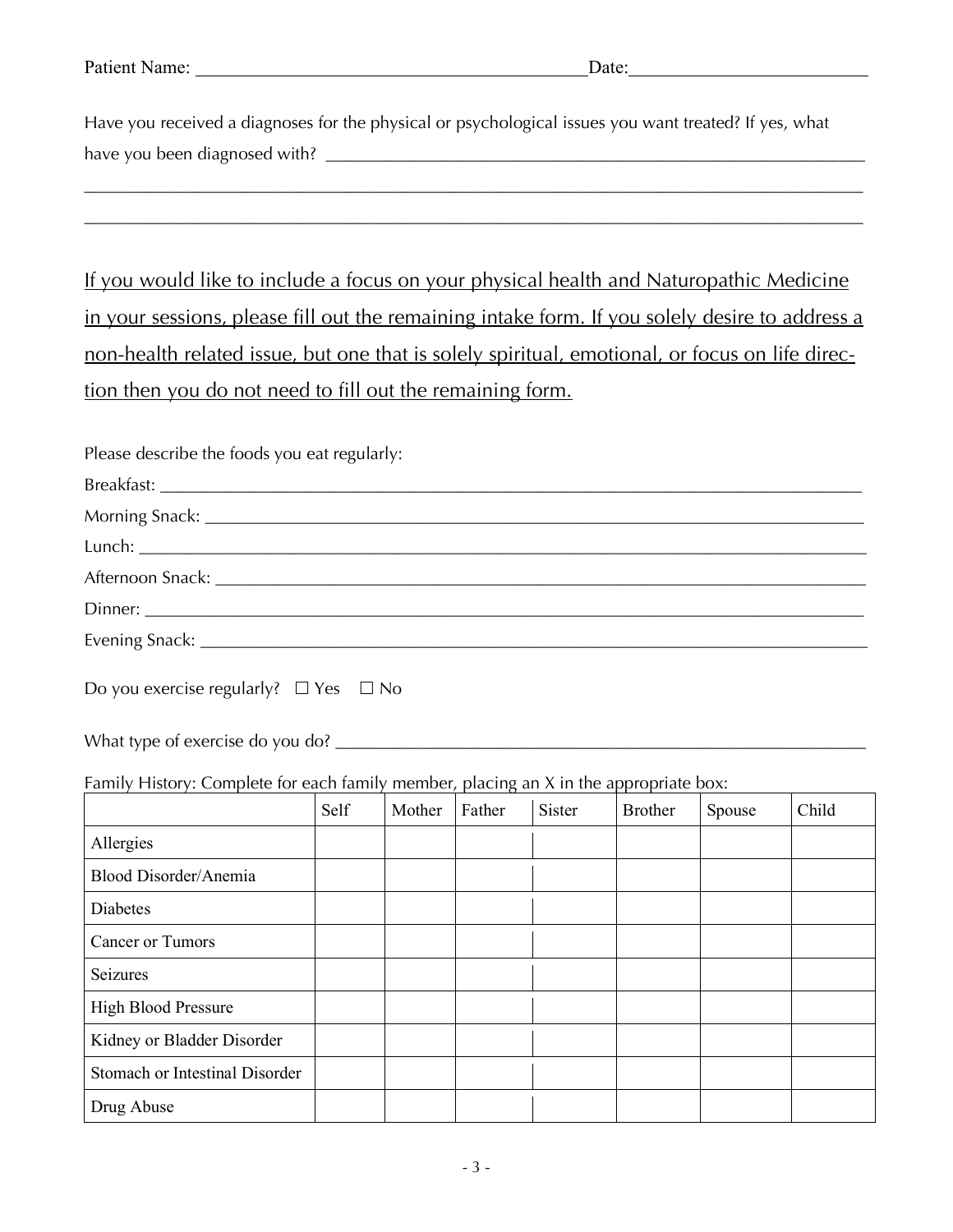| Tuberculosis              |  |  |  |  |
|---------------------------|--|--|--|--|
| <b>Heart Disease</b>      |  |  |  |  |
| Stroke                    |  |  |  |  |
| Depression/Mental Illness |  |  |  |  |
| Other                     |  |  |  |  |
| Age at Death              |  |  |  |  |

Major Hospitalizations: If you have ever been hospitalized for any serious medical illness or operation, write in your most recent hospitalizations below.

| Year | Operation or Illness | Name of Hospital | City and State |
|------|----------------------|------------------|----------------|
|      |                      |                  |                |
|      |                      |                  |                |
|      |                      |                  |                |

Have you had any serious medical issues and/or diagnosis in the past? If so, what were they and what were you diagnosed with then? \_\_\_\_\_\_\_\_\_\_\_\_\_\_\_\_\_\_\_\_\_\_\_\_\_\_\_\_\_\_\_\_\_\_\_\_\_\_\_\_\_\_\_\_\_\_\_\_\_\_\_\_\_\_\_\_\_\_\_\_\_\_\_

\_\_\_\_\_\_\_\_\_\_\_\_\_\_\_\_\_\_\_\_\_\_\_\_\_\_\_\_\_\_\_\_\_\_\_\_\_\_\_\_\_\_\_\_\_\_\_\_\_\_\_\_\_\_\_\_\_\_\_\_\_\_\_\_\_\_\_\_\_\_\_\_\_\_\_\_\_\_\_\_\_\_\_\_\_\_\_\_\_\_\_ \_\_\_\_\_\_\_\_\_\_\_\_\_\_\_\_\_\_\_\_\_\_\_\_\_\_\_\_\_\_\_\_\_\_\_\_\_\_\_\_\_\_\_\_\_\_\_\_\_\_\_\_\_\_\_\_\_\_\_\_\_\_\_\_\_\_\_\_\_\_\_\_\_\_\_\_\_\_\_\_\_\_\_\_\_\_\_\_\_\_\_

## Pregnancy History:

| Year | Length of<br>pregnancy | Length of<br>Labor | Type of Delivery | Sex | Weight | Name | <b>Notes</b> |
|------|------------------------|--------------------|------------------|-----|--------|------|--------------|
|      |                        |                    |                  |     |        |      |              |
|      |                        |                    |                  |     |        |      |              |
|      |                        |                    |                  |     |        |      |              |

Total Pregnancies \_\_\_\_\_ Living \_\_\_\_\_ Ectopic \_\_\_ Miscarriages \_\_\_\_ Induced Abortions \_\_\_\_\_

## Medicines: Mark an X in the box next to any of the following that you are now taking:

| $\Box$<br>aspirin | ibuproten | $\Box$ acetaminophen (Tylenol) | Other: |
|-------------------|-----------|--------------------------------|--------|
| antacids          | laxatives | cold tablets                   |        |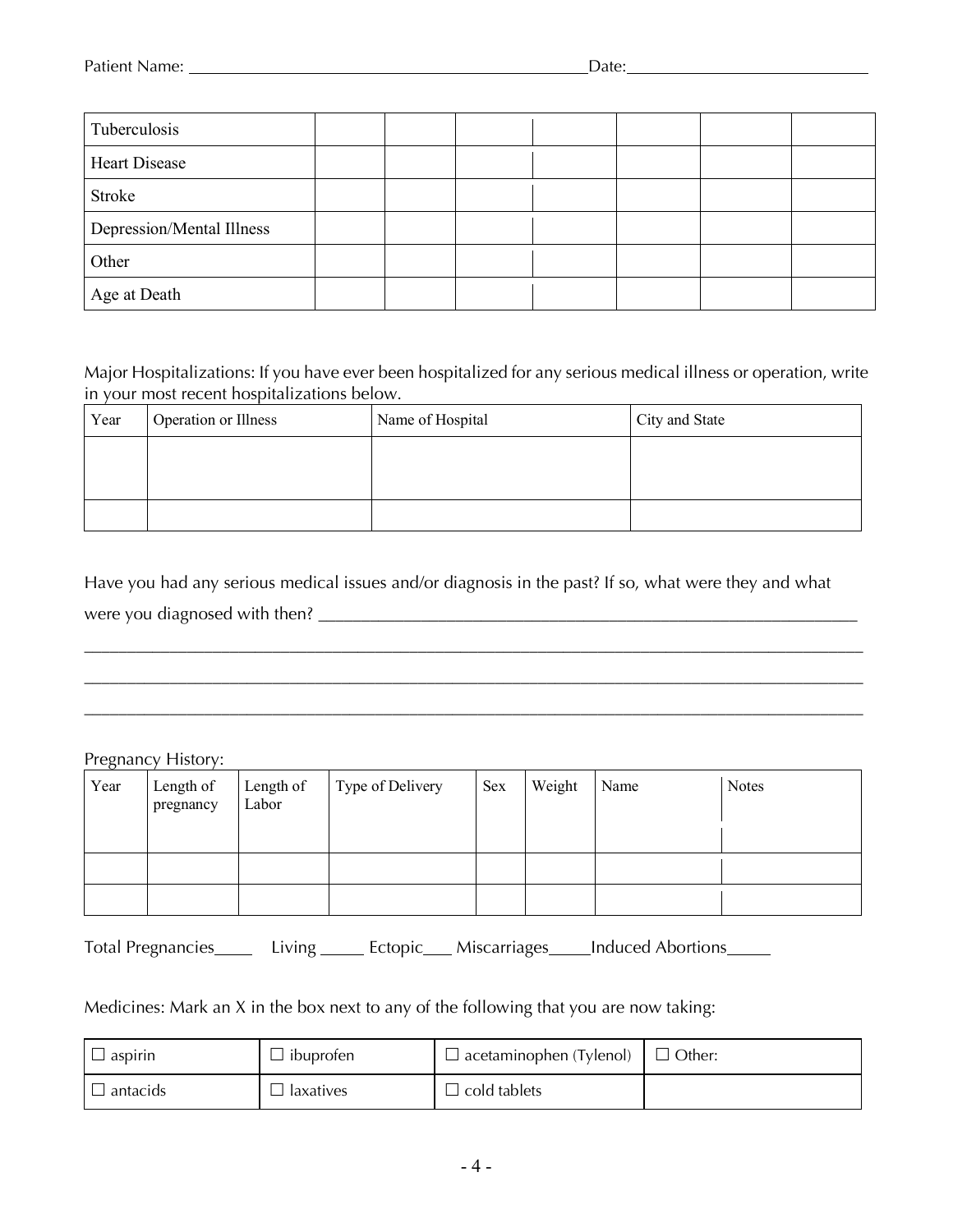| $\Box$ oral contraceptives  | l diet pills                | tranquilizers                  |  |
|-----------------------------|-----------------------------|--------------------------------|--|
| $\Box$ fiber supplements    | $\Box$ sleeping pills       | $\Box$ hay fever tablets       |  |
| $\Box$ blood pressure pills | $\Box$ blood thinning pills | insulin, diabetic<br>medicines |  |

\_\_\_\_\_\_\_\_\_\_\_\_\_\_\_\_\_\_\_\_\_\_\_\_\_\_\_\_\_\_\_\_\_\_\_\_\_\_\_\_\_\_\_\_\_\_\_\_\_\_\_\_\_\_\_\_\_\_\_\_\_\_\_\_\_\_\_\_\_\_\_\_\_\_\_\_\_\_\_\_\_\_\_\_\_\_\_\_\_\_\_ \_\_\_\_\_\_\_\_\_\_\_\_\_\_\_\_\_\_\_\_\_\_\_\_\_\_\_\_\_\_\_\_\_\_\_\_\_\_\_\_\_\_\_\_\_\_\_\_\_\_\_\_\_\_\_\_\_\_\_\_\_\_\_\_\_\_\_\_\_\_\_\_\_\_\_\_\_\_\_\_\_\_\_\_\_\_\_\_\_\_\_ \_\_\_\_\_\_\_\_\_\_\_\_\_\_\_\_\_\_\_\_\_\_\_\_\_\_\_\_\_\_\_\_\_\_\_\_\_\_\_\_\_\_\_\_\_\_\_\_\_\_\_\_\_\_\_\_\_\_\_\_\_\_\_\_\_\_\_\_\_\_\_\_\_\_\_\_\_\_\_\_\_\_\_\_\_\_\_\_\_\_\_

\_\_\_\_\_\_\_\_\_\_\_\_\_\_\_\_\_\_\_\_\_\_\_\_\_\_\_\_\_\_\_\_\_\_\_\_\_\_\_\_\_\_\_\_\_\_\_\_\_\_\_\_\_\_\_\_\_\_\_\_\_\_\_\_\_\_\_\_\_\_\_\_\_\_\_\_\_\_\_\_\_\_\_\_\_\_\_\_\_\_\_ \_\_\_\_\_\_\_\_\_\_\_\_\_\_\_\_\_\_\_\_\_\_\_\_\_\_\_\_\_\_\_\_\_\_\_\_\_\_\_\_\_\_\_\_\_\_\_\_\_\_\_\_\_\_\_\_\_\_\_\_\_\_\_\_\_\_\_\_\_\_\_\_\_\_\_\_\_\_\_\_\_\_\_\_\_\_\_\_\_\_\_ \_\_\_\_\_\_\_\_\_\_\_\_\_\_\_\_\_\_\_\_\_\_\_\_\_\_\_\_\_\_\_\_\_\_\_\_\_\_\_\_\_\_\_\_\_\_\_\_\_\_\_\_\_\_\_\_\_\_\_\_\_\_\_\_\_\_\_\_\_\_\_\_\_\_\_\_\_\_\_\_\_\_\_\_\_\_\_\_\_\_\_

\_\_\_\_\_\_\_\_\_\_\_\_\_\_\_\_\_\_\_\_\_\_\_\_\_\_\_\_\_\_\_\_\_\_\_\_\_\_\_\_\_\_\_\_\_\_\_\_\_\_\_\_\_\_\_\_\_\_\_\_\_\_\_\_\_\_\_\_\_\_\_\_\_\_\_\_\_\_\_\_\_\_\_\_\_\_\_\_\_\_\_

What Vitamins do you currently take (please list):

What Herbs do you currently take (please list):

DRUG ALLERGIES:

## Please check all that apply:

| <b>GENERAL</b>                                                                                                                                                                                                                                                                                                                                                                                | CARDIOVASCULAR                                                                                                                                                                                                                                                                                                                                  | <b>FEMALE</b>                                                                                                                                                                                                                                                                                                                                                                                                                                                                                                                                                                                                                                                                                    |  |  |
|-----------------------------------------------------------------------------------------------------------------------------------------------------------------------------------------------------------------------------------------------------------------------------------------------------------------------------------------------------------------------------------------------|-------------------------------------------------------------------------------------------------------------------------------------------------------------------------------------------------------------------------------------------------------------------------------------------------------------------------------------------------|--------------------------------------------------------------------------------------------------------------------------------------------------------------------------------------------------------------------------------------------------------------------------------------------------------------------------------------------------------------------------------------------------------------------------------------------------------------------------------------------------------------------------------------------------------------------------------------------------------------------------------------------------------------------------------------------------|--|--|
| past current<br>Poor appetite<br>Excessive appetite<br>⊔<br>Insomnia<br>$\Box$<br>Fatigue<br>$\Box$<br>$\Box$<br>Fevers<br>$\Box$<br>Night sweats<br>Sweat easily<br>$\overline{\phantom{a}}$<br>$\vert \ \vert$<br>Chills<br>$\Box$<br>$\Box$<br>Localized weakness<br>$\perp$<br>Poor coordination<br>$\vert \ \ \vert$<br>$\Box$<br>Change in appetite<br>$\Box$<br>Strong thirst<br>Other | past current<br>High blood pressure<br>Low blood pressure<br>$\Box$<br><b>Blood clots</b><br>⊔<br>Palpitations<br>$\Box$<br>Fainting<br>⊔<br>Phlebitis<br>$\overline{\phantom{a}}$<br>Chest pain<br>$\Box$<br>Irregular heart beat<br>$\Box$<br>П<br>Cold hands/feet<br>$\Box$<br>$\Box$<br>Swelling of hands/feet<br>$\Box$<br>$\Box$<br>Other | past current<br>$\Box$<br>Freq. urinary tract infections<br>$\Box$<br>Freq. vaginal infections<br>$\Box$<br>Pain/itching of genitalia<br>$\Box$<br>⊔<br>Genital lesions/discharge<br>$\Box$<br>$\Box$<br>$\overline{\phantom{a}}$<br>Pelvic Inflammatory<br>Ш<br><b>Disease</b><br>$\mathcal{L}$<br>Abnormal pap smear<br>ப<br>$\overline{\phantom{a}}$<br>Irregular periods<br>$\Box$<br>$\Box$<br>Painful menstrual periods<br>$\Box$<br>Premenstrual syndrome<br>$\overline{\phantom{a}}$<br>$\Box$<br>$\Box$<br>Abnormal bleeding<br>$\Box$<br>Menopausal syndrome<br>$\overline{\phantom{a}}$<br>⊔<br>$\mathcal{L}_{\mathcal{A}}$<br><b>Breast lumps</b><br>$\Box$<br>Other<br>$\mathbf{I}$ |  |  |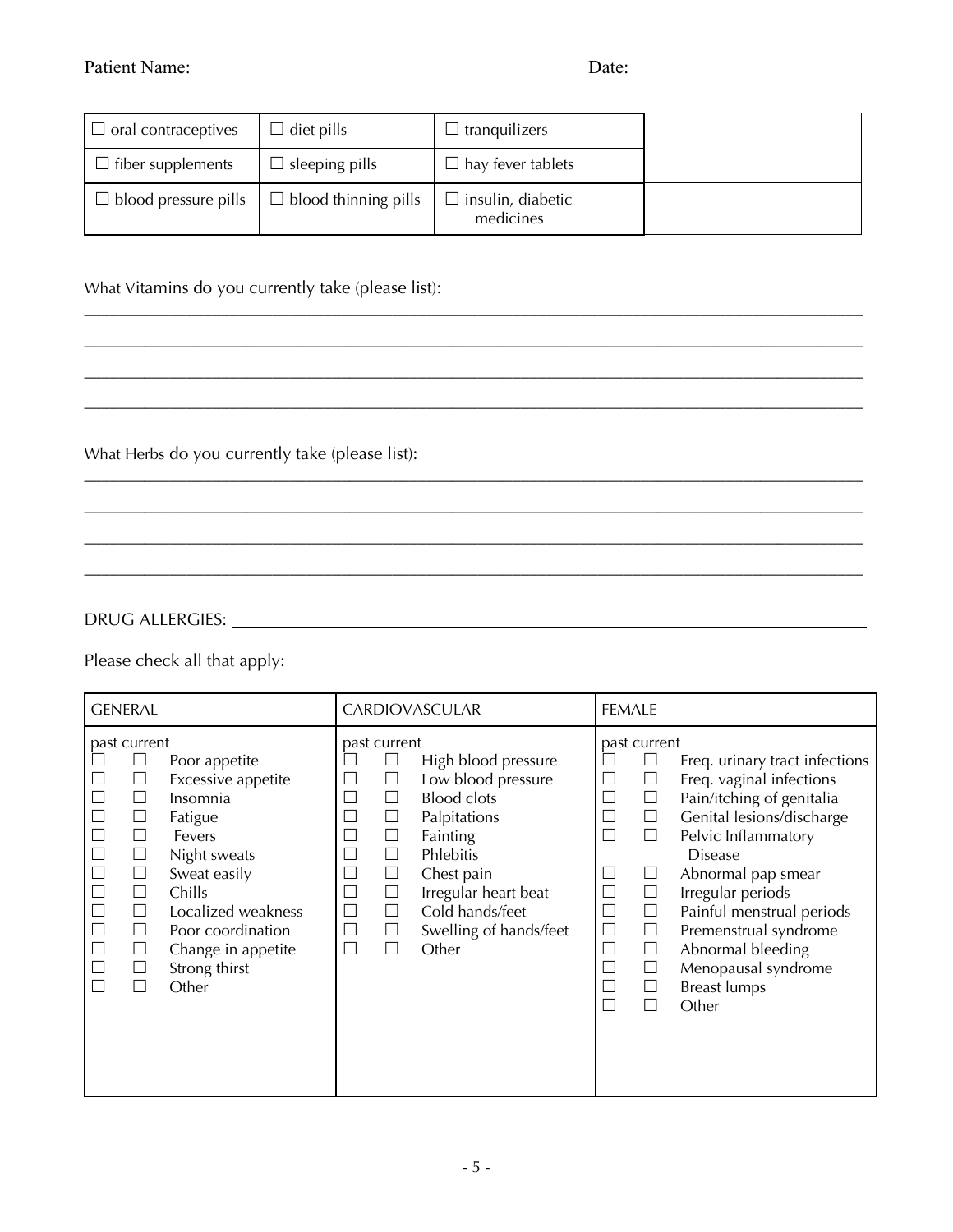| <b>SKIN</b>                                                                                                                                                                                                                                                                           | <b>RESPIRATORY</b>                                                                                                                                                                                                                                                                                                                              | <b>MALE</b>                                                                                                                                                                                                                                                                                                                                                  |  |  |
|---------------------------------------------------------------------------------------------------------------------------------------------------------------------------------------------------------------------------------------------------------------------------------------|-------------------------------------------------------------------------------------------------------------------------------------------------------------------------------------------------------------------------------------------------------------------------------------------------------------------------------------------------|--------------------------------------------------------------------------------------------------------------------------------------------------------------------------------------------------------------------------------------------------------------------------------------------------------------------------------------------------------------|--|--|
| past current<br>$\Box$<br>Rashes<br>$\Box$<br>$\Box$<br>Hives<br>$\Box$<br>$\Box$<br>Itching<br>$\Box$<br>Eczema<br>Pimples<br>$\Box$<br>$\Box$<br><b>Dryness</b><br>$\Box$<br>Tumors, lumps<br>$\Box$<br>$\Box$<br>Changes in moles or<br>lumps<br>$\Box$<br>Bruise easily<br>$\Box$ | past current<br>$\Box$<br>Asthma or Wheezing<br>$\Box$<br>$\Box$<br><b>Bronchitis</b><br>$\Box$<br>$\Box$<br>Frequent colds<br>$\Box$<br>Chronic Pulmonary<br>$\Box$<br><b>Disease</b><br>Pneumonia<br>$\Box$<br>$\Box$<br>Cough<br>$\Box$<br>$\Box$<br>Coughing blood<br>$\Box$<br>$\Box$<br>Production of phlegm<br>$\Box$<br>$\Box$<br>Other | past current<br>$\Box$<br>Pain/itching of genitalia<br>⊔<br>$\Box$<br>Genital lesions/discharge<br>$\Box$<br>$\Box$<br>$\Box$<br>Impotence<br>$\Box$<br>$\Box$<br>Weak urinary stream<br>$\Box$<br>$\Box$<br>Lumps in testicles<br>$\Box$<br>$\Box$<br>Other                                                                                                 |  |  |
| <b>HEAD AND NECK</b>                                                                                                                                                                                                                                                                  | EARS                                                                                                                                                                                                                                                                                                                                            | NEUROLOGICAL                                                                                                                                                                                                                                                                                                                                                 |  |  |
| past current<br>$\Box$<br><b>Dizziness</b><br>$\Box$<br>Fainting<br>$\Box$<br>$\Box$<br>Neck stiffness<br>$\begin{array}{c} \square \\ \square \end{array}$<br>Enlarged lymph glands<br>$\Box$<br>$\Box$<br>Headaches<br>$\Box$<br>$\Box$<br>Concussions<br>$\Box$<br>Other           | past current<br>Infection<br>$\Box$<br>Ringing<br>$\Box$<br>$\Box$<br>$\Box$<br>$\Box$<br>Decreased hearing<br>$\Box$<br>$\Box$<br>Other                                                                                                                                                                                                        | past current<br>Seizures<br>$\Box$<br>$\Box$<br>$\Box$<br>$\Box$<br>Tremors<br>$\Box$<br>$\Box$<br>Numbness or tingling of<br>limbs<br>Concussion<br>$\Box$<br>$\Box$<br>$\Box$<br>$\Box$<br>Pain<br>$\Box$<br>$\Box$<br>Paralysis<br>$\Box$<br>$\Box$<br>Other                                                                                              |  |  |
| <b>EYES</b>                                                                                                                                                                                                                                                                           | <b>GENITO-URINARY</b>                                                                                                                                                                                                                                                                                                                           | NOSE, THROAT AND MOUTH                                                                                                                                                                                                                                                                                                                                       |  |  |
| past current<br><b>Blurred</b> vision<br>$\Box$<br>$\Box$<br>Visual changes<br>00000<br>Poor night vision<br>$\Box$<br>$\Box$<br>Spots<br>Glasses/Contacts<br>$\Box$<br>$\Box$<br>Eye inflammation<br>$\Box$<br>Other                                                                 | past current<br>Kidney stones<br>$\Box$<br>$\Box$<br>Pain on urination<br>$\Box$<br>$\Box$<br>Frequent urination<br>$\Box$<br>$\Box$<br>Blood in urine<br>$\Box$<br>$\Box$<br>Urgency to urinate<br>$\Box$<br>Unable to hold urine<br>$\Box$<br>$\Box$<br>$\Box$<br>Other                                                                       | past current<br>Nose bleeds<br>$\Box$<br>$\Box$<br>$\Box$<br>$\Box$<br>Sinus infection<br>$\Box$<br>$\Box$<br>Hay fever or allergies<br>$\Box$<br>$\Box$<br>Grinding teeth<br>$\Box$<br>$\Box$<br>Difficulty swallowing<br>$\Box$<br>$\Box$<br>Sore throat or hoarseness<br>$\Box$<br>$\Box$<br>Changes in taste or smell<br>$\Box$<br>$\Box$<br>Mouth sores |  |  |